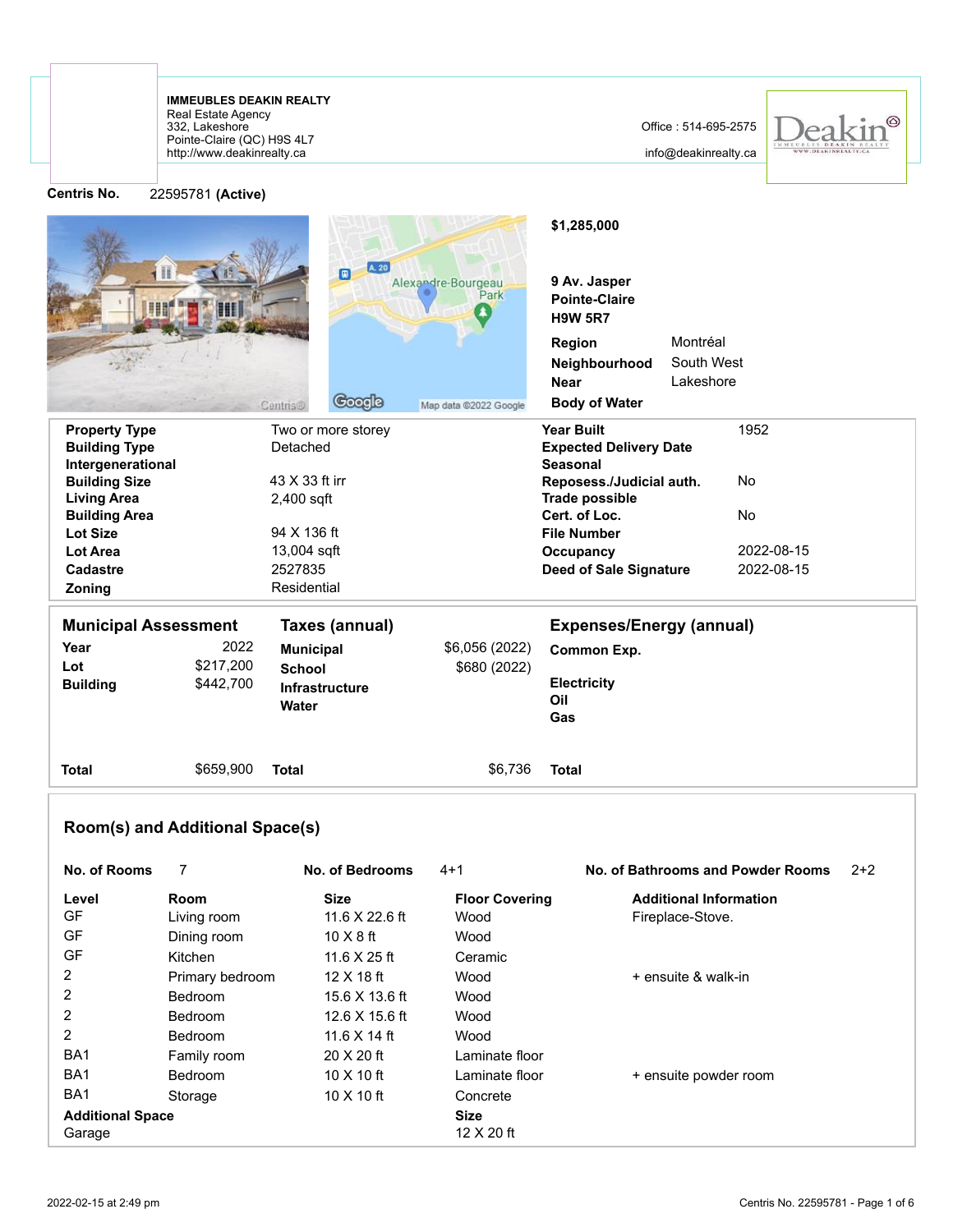| <b>Features</b>                                                                                                                                                                             |                                               |                                             |                                  |  |  |  |  |  |
|---------------------------------------------------------------------------------------------------------------------------------------------------------------------------------------------|-----------------------------------------------|---------------------------------------------|----------------------------------|--|--|--|--|--|
| Municipality<br><b>Sewage System</b>                                                                                                                                                        |                                               | Rented Equip. (monthly) Propane tank (\$12) |                                  |  |  |  |  |  |
| <b>Water Supply</b>                                                                                                                                                                         | Municipality                                  | <b>Renovations</b>                          |                                  |  |  |  |  |  |
| <b>Foundation</b>                                                                                                                                                                           | Concrete blocks, Poured                       | Pool                                        | Heated, Inground, salt           |  |  |  |  |  |
| Roofing                                                                                                                                                                                     | concrete<br>Asphalt shingles                  | Parkg (total)                               | Driveway (4), Garage (1)         |  |  |  |  |  |
| Siding                                                                                                                                                                                      | Stone, Stucco                                 | <b>Driveway</b>                             | Double width or more, Paving     |  |  |  |  |  |
|                                                                                                                                                                                             |                                               |                                             | stone                            |  |  |  |  |  |
| <b>Windows</b>                                                                                                                                                                              |                                               | Garage                                      | Built-in, Single width           |  |  |  |  |  |
| <b>Window Type</b>                                                                                                                                                                          |                                               | Carport                                     |                                  |  |  |  |  |  |
| <b>Energy/Heating</b>                                                                                                                                                                       | Dual energy, Electricity, Heating<br>oil      | Lot                                         |                                  |  |  |  |  |  |
| <b>Heating System</b>                                                                                                                                                                       | Hot water                                     | <b>Topography</b>                           |                                  |  |  |  |  |  |
| <b>Basement</b>                                                                                                                                                                             | 6 feet and more, Finished                     | <b>Distinctive Features</b>                 |                                  |  |  |  |  |  |
|                                                                                                                                                                                             | basement                                      |                                             |                                  |  |  |  |  |  |
| <b>Bathroom</b><br><b>Washer/Dryer (installation)</b>                                                                                                                                       | Ensuite bathroom<br>storage room (Basement 1) | <b>Water (access)</b><br>View               |                                  |  |  |  |  |  |
| <b>Fireplace-Stove</b>                                                                                                                                                                      | Wood fireplace                                | Proximity                                   | Bicycle path, Commuter train,    |  |  |  |  |  |
|                                                                                                                                                                                             |                                               |                                             | Cross-country skiing, Daycare    |  |  |  |  |  |
|                                                                                                                                                                                             |                                               |                                             | centre, Elementary school, Golf, |  |  |  |  |  |
|                                                                                                                                                                                             |                                               |                                             | Highway, Park, Public            |  |  |  |  |  |
|                                                                                                                                                                                             |                                               |                                             | transportation                   |  |  |  |  |  |
| <b>Kitchen Cabinets</b>                                                                                                                                                                     | Wood                                          | <b>Building's Distinctive</b>               |                                  |  |  |  |  |  |
|                                                                                                                                                                                             |                                               | <b>Features</b>                             |                                  |  |  |  |  |  |
| <b>Equipment/Services</b><br><b>Restrictions/Permissions</b>                                                                                                                                | Wall-mounted air conditioning                 | <b>Energy efficiency</b>                    |                                  |  |  |  |  |  |
|                                                                                                                                                                                             |                                               |                                             |                                  |  |  |  |  |  |
| <b>Inclusions</b>                                                                                                                                                                           |                                               |                                             |                                  |  |  |  |  |  |
| Gas range, fridge, dishwasher, washer & dryer, BBQ, all window coverings as installed.                                                                                                      |                                               |                                             |                                  |  |  |  |  |  |
| <b>Exclusions</b>                                                                                                                                                                           |                                               |                                             |                                  |  |  |  |  |  |
| Light fixture in front (girl's) bedroom, kitchen light over island, home theatre system in basement (except built-in speakers),<br>safe in furnace room.                                    |                                               |                                             |                                  |  |  |  |  |  |
| <b>Broker - Remarks</b>                                                                                                                                                                     |                                               |                                             |                                  |  |  |  |  |  |
| Charming stone cottage steps from the Lac-St Louis shoreline. A short walk to historic Pointe-Claire Village and its quaint                                                                 |                                               |                                             |                                  |  |  |  |  |  |
| shops, cafés, restaurants & pubs. Privately nestled on 13,000 sf of land, this exceptional home was custom made by a                                                                        |                                               |                                             |                                  |  |  |  |  |  |
| builder as his own home in 1952.                                                                                                                                                            |                                               |                                             |                                  |  |  |  |  |  |
| Addendum                                                                                                                                                                                    |                                               |                                             |                                  |  |  |  |  |  |
| This beautiful custom cottage has recently been fully updated, including renovated open-concept kitchen with island and<br>oversized gas range.                                             |                                               |                                             |                                  |  |  |  |  |  |
|                                                                                                                                                                                             |                                               |                                             |                                  |  |  |  |  |  |
| Second floor features updated family bathroom and three good-sized kids' bedrooms, plus a master suite featuring a custom<br>walk-in closet and updated ensuite bathroom with steam shower. |                                               |                                             |                                  |  |  |  |  |  |
| Finished basement with family/theatre room, guest bedroom/office with ensuite powder room.                                                                                                  |                                               |                                             |                                  |  |  |  |  |  |
| Patio doors off dinette area to back deck with built-in BBQ & outdoor kitchen. Heated in-ground saltwater pool in its own                                                                   |                                               |                                             |                                  |  |  |  |  |  |
| fenced area with Uni-stone and Astro-Turf surround.                                                                                                                                         |                                               |                                             |                                  |  |  |  |  |  |
| Sale with legal warranty                                                                                                                                                                    |                                               |                                             |                                  |  |  |  |  |  |
| Yes SD-06466<br><b>Seller's Declaration</b>                                                                                                                                                 |                                               |                                             |                                  |  |  |  |  |  |
|                                                                                                                                                                                             |                                               |                                             |                                  |  |  |  |  |  |
| <b>Source</b>                                                                                                                                                                               |                                               |                                             |                                  |  |  |  |  |  |
|                                                                                                                                                                                             |                                               |                                             |                                  |  |  |  |  |  |
| IMMEUBLES DEAKIN REALTY, Real Estate Agency                                                                                                                                                 |                                               |                                             |                                  |  |  |  |  |  |
|                                                                                                                                                                                             |                                               |                                             |                                  |  |  |  |  |  |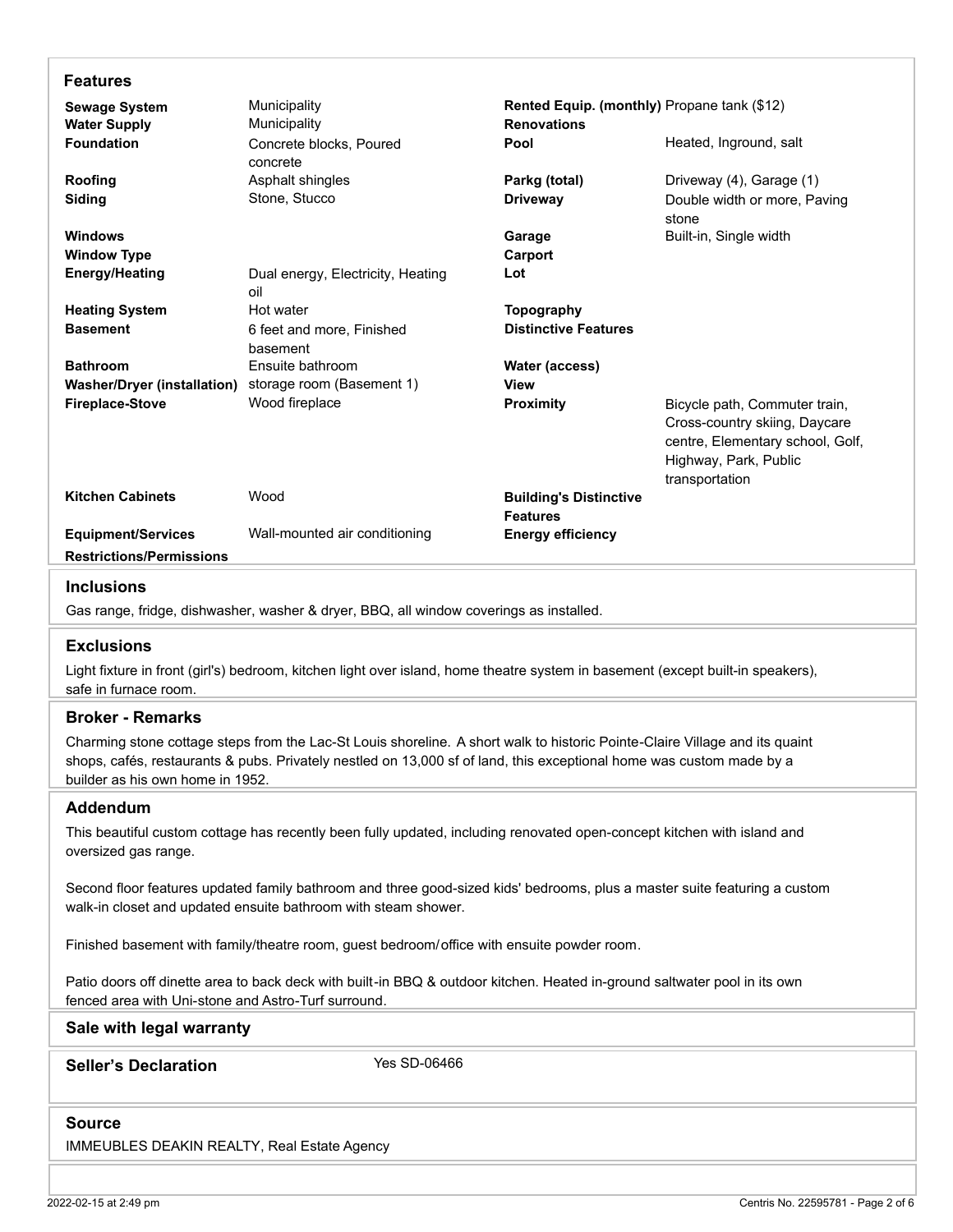This is not an offer or promise to sell that could bind the seller to the buyer, but an invitation to submit such offers or promises.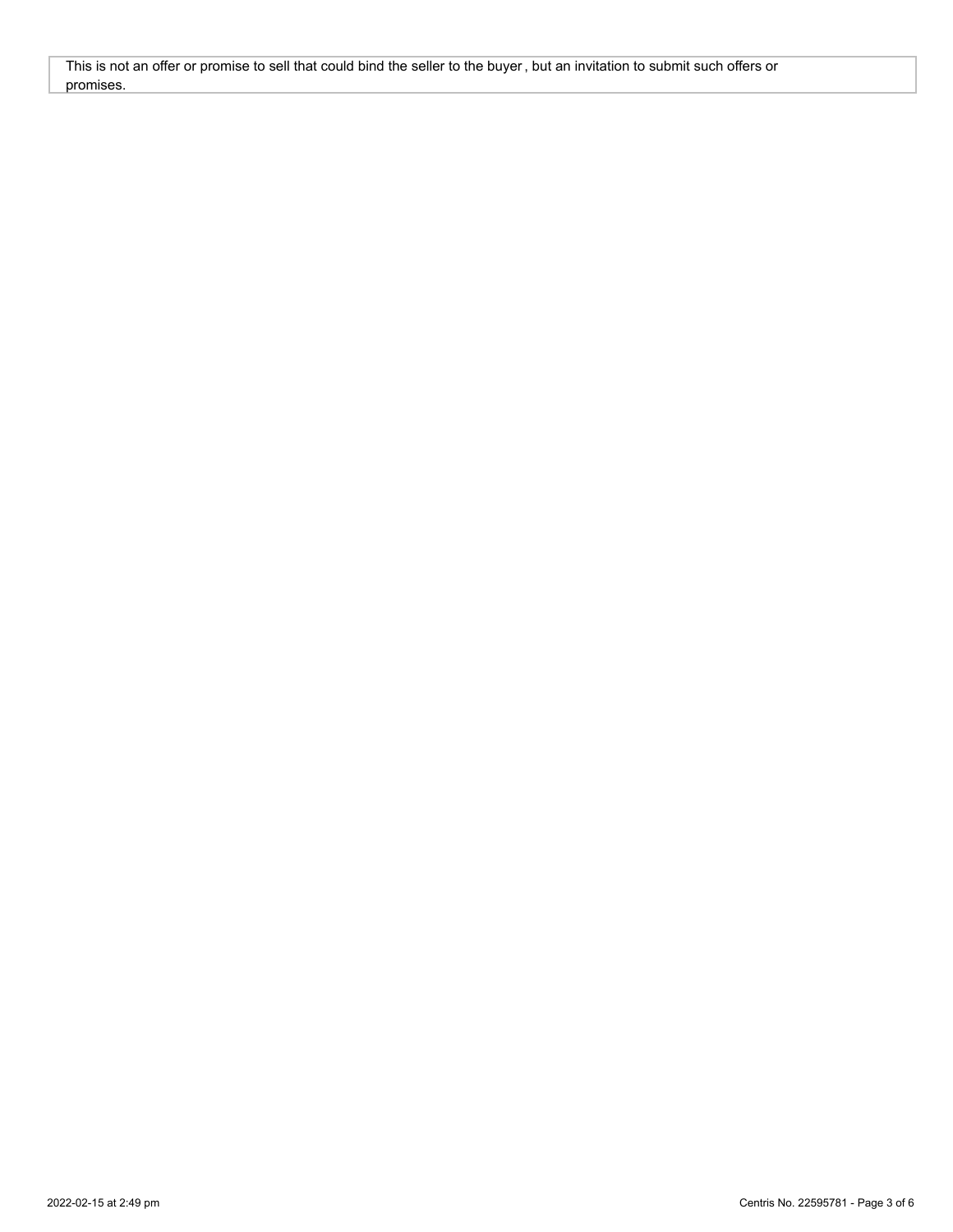















**Kitchen Kitchen**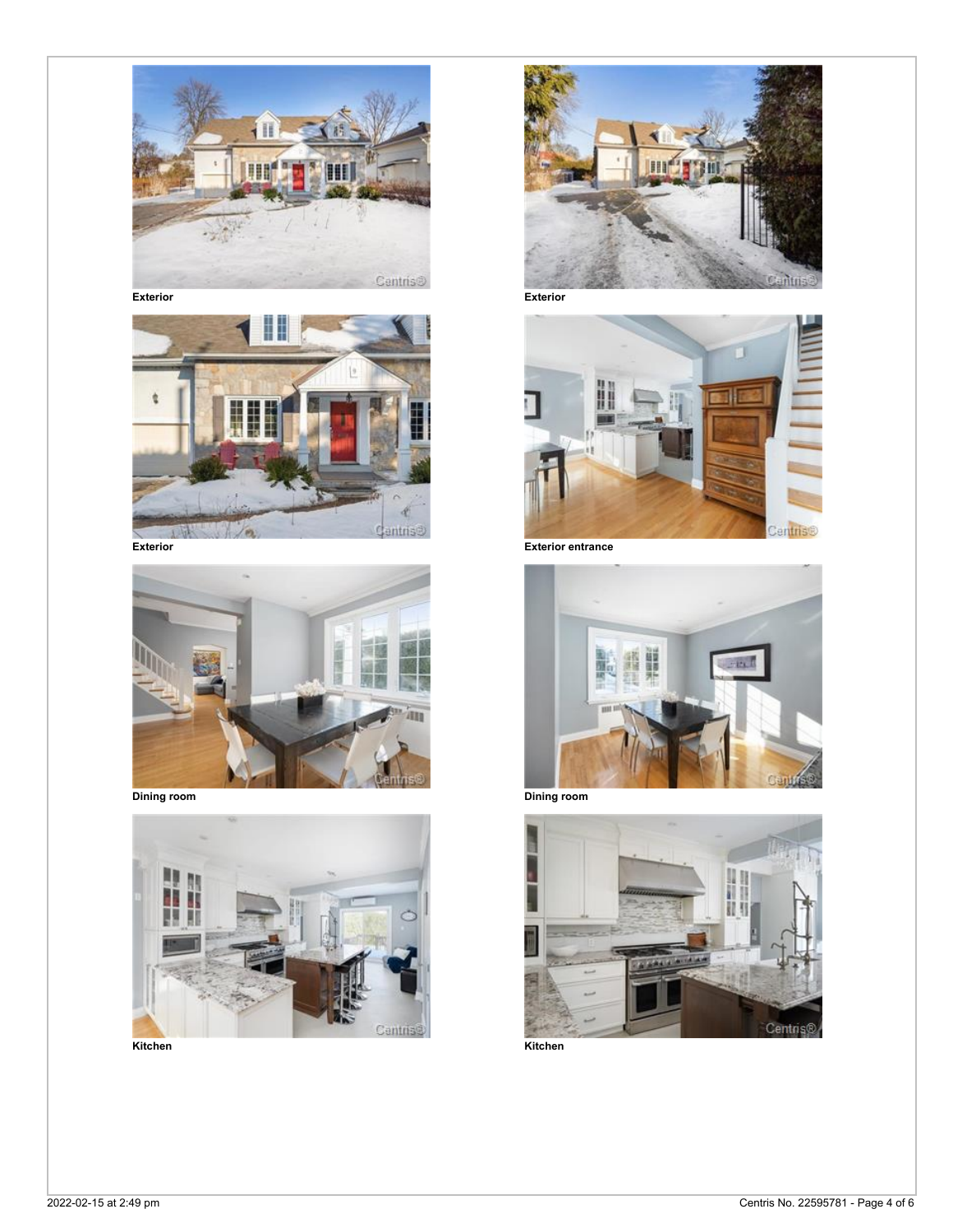









**Kitchen Kitchen**